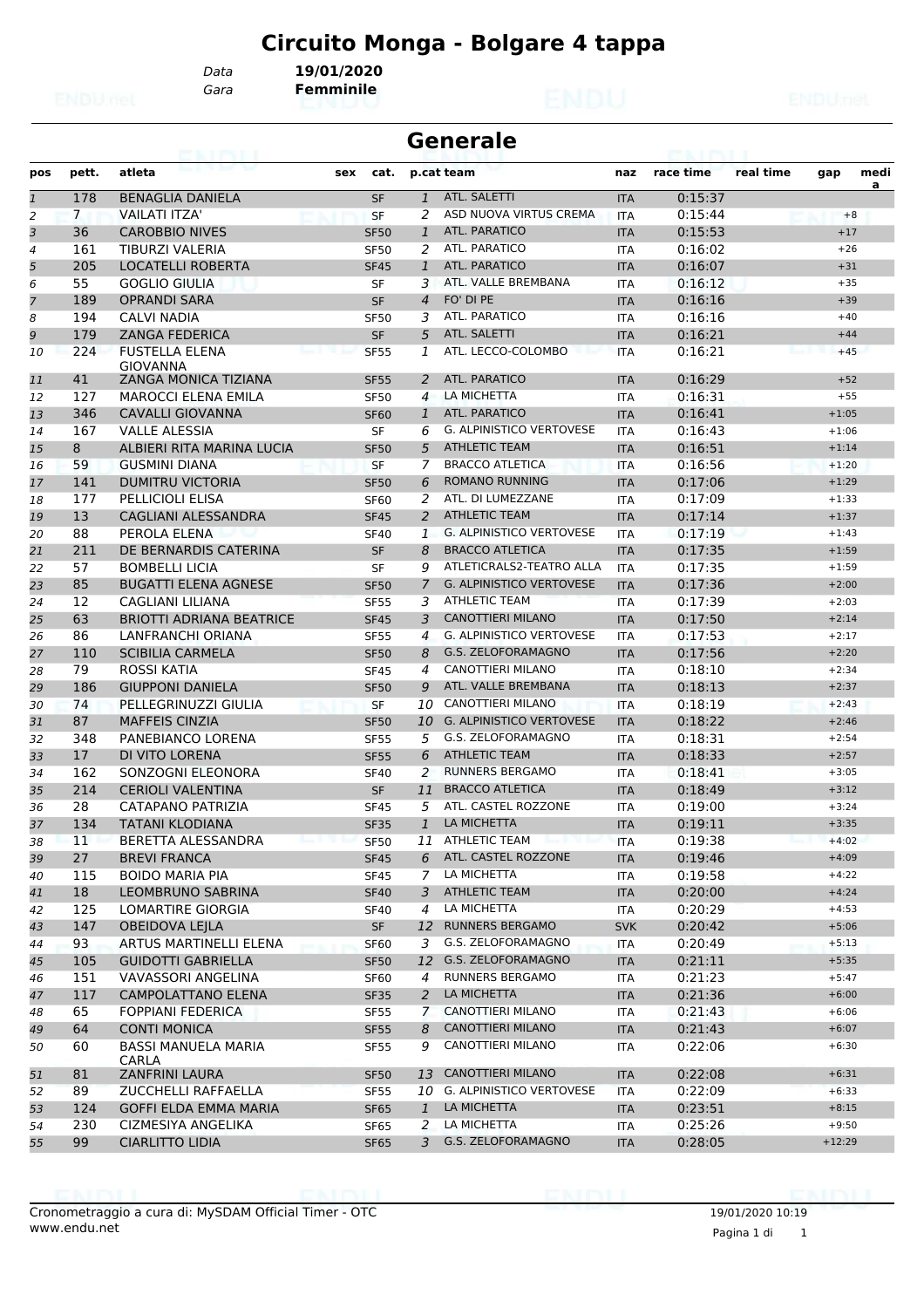# **Circuito Monga - Bolgare 4 tappa**

*Data* **19/01/2020**

*Gara* **Maschile SM60 e oltre**

#### **Generale**

| pos            | pett. | atleta                     | cat.<br>sex |                | p.cat team                      | naz        | race time | real time | gap      | medi |
|----------------|-------|----------------------------|-------------|----------------|---------------------------------|------------|-----------|-----------|----------|------|
| $\mathbf{1}$   | 183   | <b>DOSSELLI ANGELO</b>     | <b>SM60</b> | $\mathbf{1}$   | ASD RUNNERS VALCALEPIO          | <b>ITA</b> | 0:14:58   |           |          | a    |
| 2              | 191   | <b>MARESCA PASQUALE</b>    | <b>SM60</b> | 2              | <b>G. ALPINISTICO VERTOVESE</b> | <b>ITA</b> | 0:15:21   |           | $+24$    |      |
| 3              | 31    | <b>BUSI MARCO</b>          | <b>SM60</b> | 3              | ATL. DI LUMEZZANE               | <b>ITA</b> | 0:15:39   |           | $+41$    |      |
| 4              | 170   | <b>TASSI PIER ALBERTO</b>  | <b>SM60</b> | 4              | ATL. DI LUMEZZANE               | <b>ITA</b> | 0:15:50   |           | $+52$    |      |
| 5              | 111   | <b>TORRENTE MARCO</b>      | <b>SM60</b> | 5              | G.S. ZELOFORAMAGNO              | <b>ITA</b> | 0:16:15   |           | $+1:18$  |      |
| 6              | 91    | ANGELO CALOGERO            | <b>SM60</b> | 6              | G.S. ZELOFORAMAGNO              | <b>ITA</b> | 0:16:46   |           | $+1:49$  |      |
| $\overline{7}$ | 14    | <b>CAMPINI LUIGI</b>       | <b>SM65</b> | $\mathbf{1}$   | <b>ATHLETIC TEAM</b>            | <b>ITA</b> | 0:16:50   |           | $+1:52$  |      |
| 8              | 70    | LAZZARETTO ANTONIO         | <b>SM60</b> | 7              | <b>CANOTTIERI MILANO</b>        | <b>ITA</b> | 0:16:53   |           | $+1:56$  |      |
| 9              | 80    | <b>SFORNA MARINO</b>       | <b>SM60</b> | 8              | <b>CANOTTIERI MILANO</b>        | <b>ITA</b> | 0:16:58   |           | $+2:01$  |      |
| 10             | 37    | <b>MAGRI FELICE</b>        | <b>SM60</b> | 9              | ATL. PARATICO                   | <b>ITA</b> | 0:17:04   |           | $+2:06$  |      |
| 11             | 153   | <b>BELOTTI GIUSEPPE</b>    | <b>SM60</b> | 10             | <b>RUNNING TORRE DE' ROVERI</b> | <b>ITA</b> | 0:17:08   |           | $+2:11$  |      |
| 12             | 216   | <b>MANGILI FLAVIO</b>      | <b>SM65</b> | 2              | ATL. PARATICO                   | <b>ITA</b> | 0:17:17   |           | $+2:19$  |      |
| 13             | 109   | <b>PULICI ALBERTO</b>      | <b>SM60</b> | 11             | G.S. ZELOFORAMAGNO              | <b>ITA</b> | 0:17:25   |           | $+2:28$  |      |
| 14             | 349   | <b>CIALFI ALESSANDRO</b>   | <b>SM65</b> | 3              | LA MICHETTA                     | <b>ITA</b> | 0:17:28   |           | $+2:31$  |      |
| 15             | 62    | <b>BONFANTI PIERPAOLO</b>  | <b>SM70</b> | $\mathbf{1}$   | <b>CANOTTIERI MILANO</b>        | <b>ITA</b> | 0:17:30   |           | $+2:32$  |      |
| 16             | 204   | RUBIS ELIO                 | <b>SM70</b> | 2              | ATL. VALLE BREMBANA             | <b>ITA</b> | 0:17:32   |           | $+2:34$  |      |
| 17             | 200   | <b>GIRONDI REMIGIO</b>     | <b>SM60</b> | 12             | <b>RUNNERS BERGAMO</b>          | <b>ITA</b> | 0:17:32   |           | $+2:34$  |      |
| 18             | 38    | <b>NEZOSI GIOCONDO</b>     | <b>SM65</b> | 4              | ATL. PARATICO                   | <b>ITA</b> | 0:17:35   |           | $+2:38$  |      |
| 19             | 207   | <b>LAZZARONI EMILIO</b>    | <b>SM65</b> | 5              | ATL. AMBROSIANA                 | <b>ITA</b> | 0:17:40   |           | $+2:43$  |      |
| 20             | 171   | D'ALESSANDRIA PAOLO        | <b>SM65</b> | 6              | ATL. PARATICO                   | <b>ITA</b> | 0:17:48   |           | $+2:50$  |      |
| 21             | 26    | <b>BERVA MARIO</b>         | <b>SM65</b> | $\overline{7}$ | ATL. CASTEL ROZZONE             | <b>ITA</b> | 0:17:54   |           | $+2:56$  |      |
| 22             | 243   | <b>MARCHESI GIORGIO</b>    | <b>SM60</b> | 13             | <b>CUS PRO PATRIA MILANO</b>    | <b>ITA</b> | 0:17:54   |           | $+2:57$  |      |
| 23             | 138   | <b>GAMBA PIERINO</b>       | <b>SM75</b> | 1              | <b>MARATHON TEAM BG</b>         | <b>ITA</b> | 0:17:55   |           | $+2:58$  |      |
| 24             | 103   | <b>FERRANTE MARCELLO</b>   | <b>SM65</b> | 8              | G.S. ZELOFORAMAGNO              | <b>ITA</b> | 0:17:56   |           | $+2:58$  |      |
| 25             | 16    | <b>D'ANGELO SALVATORE</b>  | <b>SM65</b> | 9              | <b>ATHLETIC TEAM</b>            | <b>ITA</b> | 0:18:00   |           | $+3:03$  |      |
| 26             | 52    | <b>SCASSERRA DARIO</b>     | <b>SM60</b> |                | 14 ATL. TREVIGLIO               | <b>ITA</b> | 0:18:15   |           | $+3:18$  |      |
| 27             | 108   | PEPE GIOVANNI              | <b>SM65</b> | 10             | G.S. ZELOFORAMAGNO              | <b>ITA</b> | 0:18:21   |           | $+3:23$  |      |
| 28             | 192   | ROSSONI PIETRO             | <b>SM70</b> | 3              | <b>ROMANO RUNNING</b>           | <b>ITA</b> | 0:18:27   |           | $+3:30$  |      |
| 29             | 176   | NOZZA ANDREA               | <b>SM70</b> | $\overline{4}$ | <b>GS AVIS TREVIGLIO G.</b>     | <b>ITA</b> | 0:18:28   |           | $+3:30$  |      |
| 30             | 184   | <b>BOFFELLI GIAN MARIO</b> | <b>SM75</b> | 2              | ATL. VALLE BREMBANA             | <b>ITA</b> | 0:18:31   |           | $+3:33$  |      |
| 31             | 199   | <b>RENCUROSI RODOLFO</b>   | <b>SM70</b> | 5              | ATL. VIGNATE                    | <b>ITA</b> | 0:18:48   |           | $+3:51$  |      |
| 32             | 198   | <b>COATI WALTER</b>        | <b>SM65</b> | 11             | ATL. VIGNATE                    | <b>ITA</b> | 0:19:10   |           | $+4:13$  |      |
| 33             | 172   | D'IPPOLITO TOMMASO         | <b>SM65</b> | 12             | G.S. ZELOFORAMAGNO              | <b>ITA</b> | 0:19:28   |           | $+4:31$  |      |
| 34             | 190   | PEZZOTTA GIORGIO LUIGI     | <b>SM60</b> | 15             | <b>G. ALPINISTICO VERTOVESE</b> | <b>ITA</b> | 0:19:30   |           | $+4:33$  |      |
| 35             | 226   | <b>MILANI GIUSEPPE</b>     | <b>SM60</b> | 16             | FG. ATL. FALEGNAMERIA           | <b>ITA</b> | 0:19:32   |           | $+4:35$  |      |
| 36             | 196   | ANFUSO VINCENZO            | <b>SM70</b> | 6              | G.S. ZELOFORAMAGNO              | ITA        | 0:19:37   |           | $+4:39$  |      |
| 37             | 98    | <b>CELLA ROBERTO</b>       | <b>SM60</b> |                | 17 G.S. ZELOFORAMAGNO           | <b>ITA</b> | 0:19:38   |           | $+4:41$  |      |
| 38             | 66    | <b>GAETA MARIO</b>         | <b>SM70</b> | 7              | <b>CANOTTIERI MILANO</b>        | <b>ITA</b> | 0:20:15   |           | $+5:18$  |      |
| 39             | 210   | DE BERNARDIS MARCELLO      | <b>SM60</b> |                | 18 G.T.A. CREMA                 | <b>ITA</b> | 0:20:35   |           | $+5:37$  |      |
| 40             | 45    | <b>BORNAGHI GIOVANNI</b>   | <b>SM70</b> |                | 8 ATL. TREVIGLIO                | ITA        | 0:20:36   |           | $+5:38$  |      |
| 41             | 107   | <b>MEAZZA MARCO</b>        | <b>SM60</b> |                | 19 G.S. ZELOFORAMAGNO           | <b>ITA</b> | 0:20:52   |           | $+5:55$  |      |
| 42             | 10    | BACILIERI LUCIANO          | <b>SM65</b> |                | 13 ATHLETIC TEAM                | ITA        | 0:20:58   |           | $+6:00$  |      |
| 43             | 47    | <b>MOLERI GIACOMO</b>      | $5M80 +$    |                | 1 ATL. TREVIGLIO                | <b>ITA</b> | 0:21:02   |           | $+6:04$  |      |
| 44             | 71    | <b>MERONI LUIGI ENRICO</b> | <b>SM60</b> |                | 20 CANOTTIERI MILANO            | ITA        | 0:21:14   |           | $+6:17$  |      |
| 45             | 131   | <b>NOVA GIANBASILIO</b>    | <b>SM65</b> | 14             | LA MICHETTA                     | <b>ITA</b> | 0:21:25   |           | $+6:27$  |      |
| 46             | 229   | SFONDRINI RENATO           | <b>SM65</b> |                | 15 LA MICHETTA                  | ITA        | 0:21:51   |           | $+6:54$  |      |
| 47             | 73    | <b>OPIPARI ENRICO</b>      | <b>SM70</b> | 9              | <b>CANOTTIERI MILANO</b>        | <b>ITA</b> | 0:22:03   |           | $+7:06$  |      |
| 48             | 221   | DABRAIO VINCENZO           | <b>SM60</b> |                | 21 ATL. VERBANO                 | ITA        | 0:22:22   |           | $+7:25$  |      |
| 49             | 163   | <b>TOTI GIUSEPPE</b>       | <b>SM60</b> |                | 22 ASD RUNNERS VALCALEPIO       | <b>ITA</b> | 0:22:33   |           | $+7:35$  |      |
| 50             | 228   | <b>BROGLIA FRANCO</b>      | <b>SM70</b> |                | 10 LA MICHETTA                  | ITA        | 0:22:35   |           | $+7:38$  |      |
| 51             | 67    | <b>GALLI ALESSANDRO</b>    | <b>SM60</b> |                | 23 CANOTTIERI MILANO            | <b>ITA</b> | 0:22:37   |           | $+7:40$  |      |
| 52             | 123   | <b>GARRANO RAFFAELE</b>    | <b>SM70</b> |                | 11 LA MICHETTA                  | ITA        | 0:22:53   |           | $+7:55$  |      |
| 53             | 112   | <b>VERGALITO AURELIO</b>   | <b>SM65</b> |                | 16 G.S. ZELOFORAMAGNO           | <b>ITA</b> | 0:23:01   |           | $+8:04$  |      |
| 54             | 133   | <b>SCARDICCHIO MICHELE</b> | <b>SM75</b> |                | 3 LA MICHETTA                   | ITA        | 0:23:17   |           | $+8:20$  |      |
| 55             | 96    | <b>BRUNO FRANCESCO</b>     | <b>SM65</b> |                | 17 G.S. ZELOFORAMAGNO           | <b>ITA</b> | 0:23:41   |           | $+8:44$  |      |
| 56             | 128   | MICCOLI MICHELE            | <b>SM75</b> | $\overline{4}$ | LA MICHETTA                     | ITA        | 0:25:23   |           | $+10:26$ |      |
| 57             | 126   | <b>MARIANO RENATO</b>      | <b>SM75</b> | 5              | LA MICHETTA                     | <b>ITA</b> | 0:26:17   |           | $+11:20$ |      |
| 58             | 94    | <b>BIGHI LINO</b>          | $5M80 +$    | 2              | G.S. ZELOFORAMAGNO              | ITA        | 0:33:38   |           | $+18:40$ |      |

19/01/2020 10:19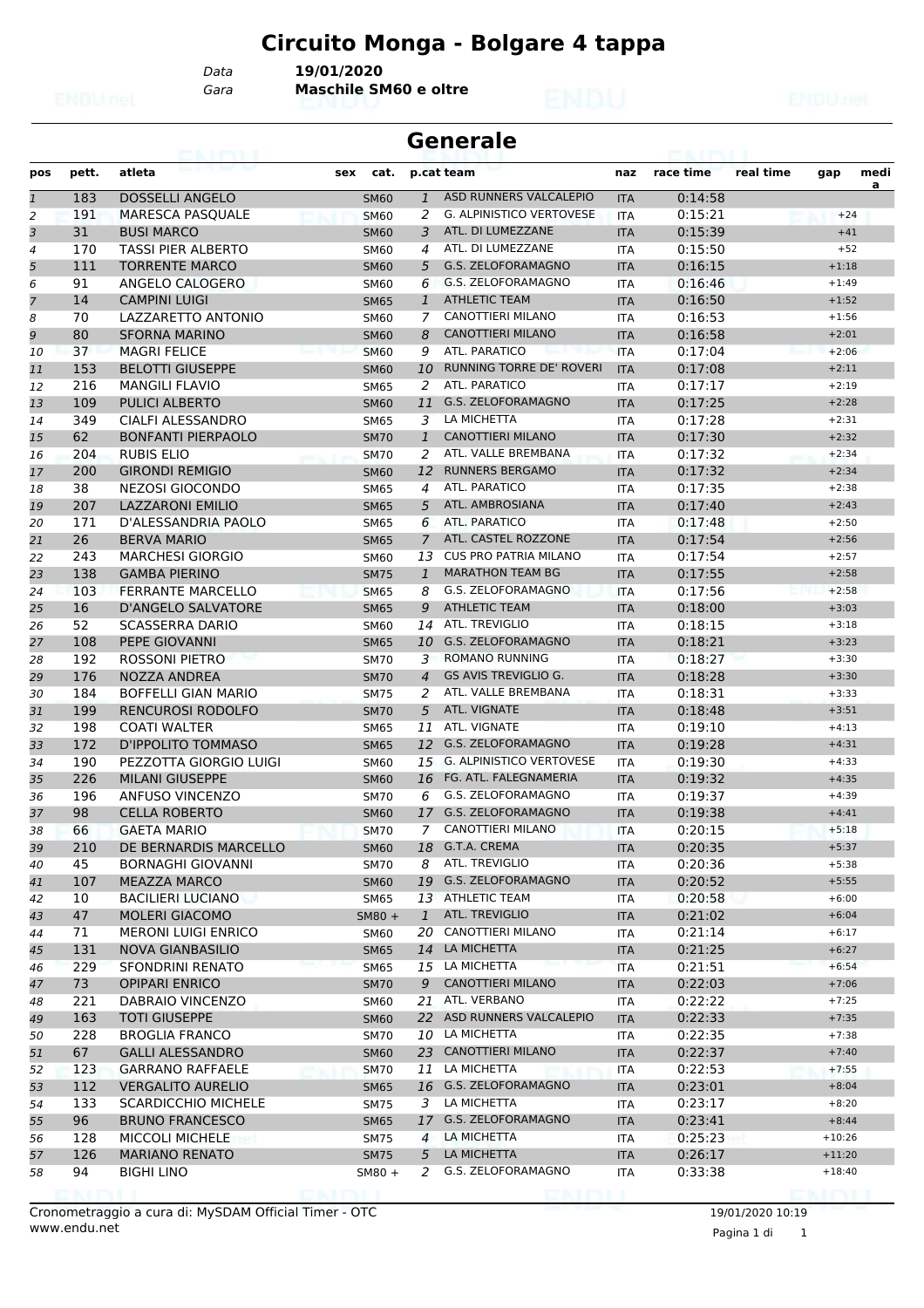### **Circuito Monga - Bolgare 4 tappa**

**Generale**

*Gara* **Maschile fino a SM55** *Data* **19/01/2020**

| pos                       | pett. | atleta                                      | sex | cat.        |                | p.cat team                      | naz        | race time | real time | gap     | medi<br>a |
|---------------------------|-------|---------------------------------------------|-----|-------------|----------------|---------------------------------|------------|-----------|-----------|---------|-----------|
| $\overline{\mathfrak{1}}$ | 202   | <b>BEGGIATO LUCA</b>                        |     | <b>SM</b>   | $\mathbf{1}$   | <b>G. ALPINISTICO VERTOVESE</b> | <b>ITA</b> | 0:20:09   |           |         |           |
| 2                         | 203   | <b>MARINONI SIMONE</b>                      |     | <b>SM</b>   | 2              | <b>G. ALPINISTICO VERTOVESE</b> | <b>ITA</b> | 0:20:17   |           | $+8$    |           |
| 3                         | 242   | <b>RINALDI LIVIO</b>                        |     | <b>SM40</b> | $\mathbf{1}$   | ATL. VALLE BREMBANA             | <b>ITA</b> | 0:20:29   |           | $+20$   |           |
| 4                         | 175   | NOZZA NICOLA                                |     | <b>SM35</b> | 1              | GS AVIS TREVIGLIO G.            | <b>ITA</b> | 0:20:47   |           | $+39$   |           |
| 5                         | 83    | <b>BONALUMI MATTEO</b>                      |     | <b>SM</b>   | 3              | <b>CLUB PANTERA ROSA</b>        | <b>ITA</b> | 0:20:50   |           | $+41$   |           |
| 6                         | 137   | <b>TIRABOSCHI MARCO</b>                     |     | <b>SM45</b> | 1              | LA RECASTELLO RADICI            | ITA        | 0:20:53   |           | $+45$   |           |
| 7                         | 213   | <b>SPREAFICO MARCO</b>                      |     | <b>SM35</b> | $\overline{2}$ | <b>CLUB PANTERA ROSA</b>        | <b>ITA</b> | 0:20:58   |           | $+49$   |           |
| 8                         | 174   | <b>ZANOTTI FRANCO</b>                       |     | <b>SM45</b> | 2              | <b>G. ALPINISTICO VERTOVESE</b> | <b>ITA</b> | 0:20:59   |           | $+51$   |           |
| 9                         | 217   | <b>MANGILI MANUEL</b>                       |     | <b>SM40</b> | 2              | <b>G. ALPINISTICO VERTOVESE</b> | <b>ITA</b> | 0:21:02   |           | $+53$   |           |
| 10                        | 160   | <b>TOTTOLI DAVIDE GIULIO</b>                |     | <b>SM</b>   | 4              | U.S. MALONNO                    | <b>ITA</b> | 0:21:19   |           | $+1:10$ |           |
| 11                        | 247   | DALL'ARA MICHELE                            |     | <b>SM40</b> | 3              | <b>G. ALPINISTICO VERTOVESE</b> | <b>ITA</b> | 0:21:23   |           | $+1:14$ |           |
| 12                        | 146   | <b>FUMAGALLI MARCO</b><br><b>VITTORIO</b>   |     | <b>SM35</b> | 3              | <b>RUNNERS BERGAMO</b>          | <b>ITA</b> | 0:21:30   |           | $+1:21$ |           |
| 13                        | 42    | <b>ZANINI MARCO</b>                         |     | <b>SM40</b> | $\overline{4}$ | ATL. PARATICO                   | <b>ITA</b> | 0:21:43   |           | $+1:35$ |           |
| 14                        | 25    | <b>COLI SIMONE</b>                          |     | SM          | 5              | ATL. CENTO TORRI PAVIA          | ITA        | 0:21:44   |           | $+1:35$ |           |
| 15                        | 206   | <b>MANZONI CLAUDIO</b>                      |     | <b>SM45</b> | 3              | ATL. PARATICO                   | <b>ITA</b> | 0:21:48   |           | $+1:39$ |           |
| 16                        | 43    | <b>ABBIATI MATTEO</b>                       |     | <b>SM35</b> | 4              | ATL. TREVIGLIO                  | ITA        | 0:21:57   |           | $+1:48$ |           |
| 17                        | 241   | <b>GRISMONDI GIACOMO</b>                    |     | <b>SM35</b> | 5              | ATL. PARATICO                   | <b>ITA</b> | 0:21:58   |           | $+1:49$ |           |
| 18                        | 225   | <b>CRETTI MAURIZIO</b>                      |     | <b>SM50</b> | 1              | ATL. PARATICO                   | <b>ITA</b> | 0:22:04   |           | $+1:55$ |           |
| 19                        | 244   | <b>GAGLIARDINI MAURO</b>                    |     | <b>SM50</b> | 2              | ATLETICA CRAL BANCO             | <b>ITA</b> | 0:22:06   |           | $+1:58$ |           |
| 20                        | 53    | <b>VALCARENGHI ALBERTO</b>                  |     | <b>SM40</b> | 5              | ATL. TREVIGLIO                  | <b>ITA</b> | 0:22:16   |           | $+2:07$ |           |
| 21                        | 121   | <b>FANTONE JULIO MARCO</b>                  |     | <b>SM50</b> | 3              | LA MICHETTA                     | <b>ITA</b> | 0:22:22   |           | $+2:13$ |           |
| 22                        | 195   | <b>GANDINI SIMONE</b>                       |     | <b>SM</b>   | 6              | <b>ATLETICA BRESCIA</b>         | <b>ITA</b> | 0:22:28   |           | $+2:19$ |           |
| 23                        | 84    | RAUSA FABRIZIO                              |     | <b>SM35</b> | 6              | <b>CORRO ERGO SUM RUNNERS</b>   | <b>ITA</b> | 0:22:30   |           | $+2:21$ |           |
| 24                        | 23    | RESCALLI DAVIDE                             |     | <b>SM</b>   | 7              | <b>ATHLETIC TEAM</b>            | <b>ITA</b> | 0:22:31   |           | $+2:22$ |           |
| 25                        | 130   | <b>MURRU FRANCESCO</b><br><b>ANTONIO</b>    |     | <b>SM35</b> | $\overline{7}$ | LA MICHETTA                     | <b>ITA</b> | 0:22:32   |           | $+2:23$ |           |
| 26                        | 232   | <b>ZACCARIA FILIPPO</b>                     |     | <b>SM35</b> | 8              | FO' DI PE                       | <b>ITA</b> | 0:22:32   |           | $+2:24$ |           |
| 27                        | 245   | <b>TRUSSARDI SIMONE</b>                     |     | <b>SM</b>   | 8              | <b>GRUPPO SPORTIVO ALPINI</b>   | <b>ITA</b> | 0:22:34   |           | $+2:25$ |           |
| 28                        | 21    | <b>MERISIO FRANCESCO</b>                    |     | <b>SM50</b> | 4              | <b>ATHLETIC TEAM</b>            | <b>ITA</b> | 0:22:37   |           | $+2:28$ |           |
| 29                        | 150   | <b>TRIANNI STEFANO</b>                      |     | <b>SM40</b> | 6              | <b>RUNNERS BERGAMO</b>          | <b>ITA</b> | 0:22:44   |           | $+2:36$ |           |
| 30                        | 39    | <b>TENGATTINI MARCO</b>                     |     | <b>SM</b>   | 9              | ATL. PARATICO                   | <b>ITA</b> | 0:22:47   |           | $+2:38$ |           |
| 31                        | 144   | <b>BALESTRIERI GIULIO</b>                   |     | <b>SM35</b> | 9              | <b>RUNNERS BERGAMO</b>          | <b>ITA</b> | 0:22:53   |           | $+2:44$ |           |
| 32                        | 181   | PAGANI STEFANO                              |     | <b>SM</b>   |                | 10 ASD RUNNERS VALCALEPIO       | ITA        | 0:22:55   |           | $+2:46$ |           |
| 33                        | 227   | PIAZZI ROBERTO                              |     | <b>SM55</b> | $\mathbf{1}$   | FO' DI PE                       | <b>ITA</b> | 0:22:59   |           | $+2:50$ |           |
| 34                        | 234   | ZALETTI FEDERICO                            |     | <b>SM</b>   | 11             | <b>OMBRIANO RUNNING</b>         | <b>ITA</b> | 0:23:03   |           | $+2:55$ |           |
| 35                        | 180   | <b>LONGO TONY</b>                           |     | <b>SM</b>   |                | 12 ASD RUNNERS VALCALEPIO       | <b>ITA</b> | 0:23:08   |           | $+2:59$ |           |
| 36                        | 223   | NEOTTI ALESSANDRO                           |     | <b>SM</b>   |                | 13 ASD NUOVA VIRTUS CREMA       | <b>ITA</b> | 0:23:18   |           | $+3:09$ |           |
| 37                        | 208   | <b>CORTESI DAVIDE</b>                       |     | <b>SM</b>   | 14             | <b>RUNNING TORRE DE' ROVERI</b> | <b>ITA</b> | 0:23:19   |           | $+3:10$ |           |
| 38                        | 240   | <b>MORLINI LUCA</b>                         |     | <b>SM35</b> |                | 10 CLUB PANTERA ROSA            | <b>ITA</b> | 0:23:20   |           | $+3:12$ |           |
| 39                        | 24    | ROGGEBAND JONATHAN                          |     | <b>SM</b>   |                | 15 ATHLETIC TEAM                | <b>ITA</b> | 0:23:25   |           | $+3:16$ |           |
| 40                        | 29    | <b>CODIBUE IVANO</b>                        |     | <b>SM45</b> | 4              | ATL. CASTEL ROZZONE             | ITA        | 0:23:28   |           | $+3:20$ |           |
| 41                        | 173   | <b>VALENTINO MARIO</b>                      |     | <b>SM45</b> | 5              | G.S. ZELOFORAMAGNO              | <b>ITA</b> | 0:23:33   |           | $+3:24$ |           |
| 42                        | 231   | CARENINI PAOLO ANGELO                       |     | SM          |                | 16 FO' DI PE                    | <b>ITA</b> | 0:23:36   |           | $+3:28$ |           |
| 43                        | 233   | <b>MONZIO COMPAGNONI</b><br><b>GIUSEPPE</b> |     | <b>SM55</b> | $\overline{2}$ | GS AVIS TREVIGLIO G.            | <b>ITA</b> | 0:23:42   |           | $+3:33$ |           |
| 44                        | 9     | ANGUSTI STEFANO                             |     | <b>SM40</b> | 7              | <b>ATHLETIC TEAM</b>            | <b>ITA</b> | 0:23:45   |           | $+3:36$ |           |
| 45                        | 218   | <b>SCARPELLINI MAURIZIO</b>                 |     | <b>SM50</b> | 5              | ATL. LA TORRE                   | <b>ITA</b> | 0:23:48   |           | $+3:39$ |           |
| 46                        | 116   | BRIGUGLIA FRANCESCO<br>PAOLO                |     | <b>SM40</b> | 8              | LA MICHETTA                     | ITA        | 0:23:52   |           | $+3:43$ |           |
| 47                        | 49    | PILENGA CLAUDIO                             |     | <b>SM</b>   |                | 17 ATL. TREVIGLIO               | <b>ITA</b> | 0:23:52   |           | $+3:43$ |           |
| 48                        | 169   | <b>GAMBERA MARCO</b>                        |     | <b>SM50</b> | 6              | ATL. TREVIGLIO                  | ITA        | 0:23:57   |           | $+3:48$ |           |
| 49                        | 182   | <b>DOSSELLI LUCA</b>                        |     | <b>SM</b>   |                | 18 ASD RUNNERS VALCALEPIO       | <b>ITA</b> | 0:24:00   |           | $+3:52$ |           |
| 50                        | 148   | SOCCINI GIOVANNI                            |     | <b>SM55</b> | 3              | <b>RUNNERS BERGAMO</b>          | <b>ITA</b> | 0:24:05   |           | $+3:57$ |           |
| 51                        | 95    | BORTOLOTTI ALDO LUIGI                       |     | <b>SM40</b> | 9              | G.S. ZELOFORAMAGNO              | <b>ITA</b> | 0:24:08   |           | $+3:59$ |           |
| 52                        | 118   | CAPPELLERI GIAN LUCA                        |     | SM45        | 6              | LA MICHETTA                     | ITA        | 0:24:14   |           | $+4:05$ |           |
| 53                        | 193   | <b>BRIGNOLA GIUSEPPE</b>                    |     | <b>SM55</b> | $\overline{4}$ | ATL. VALLE BREMBANA             | <b>ITA</b> | 0:24:22   |           | $+4:14$ |           |
| 54                        | 143   | AMBRUSCHI STEFANO                           |     | <b>SM50</b> | $\overline{7}$ | <b>RUNNERS BERGAMO</b>          | ITA        | 0:24:24   |           | $+4:15$ |           |
| 55                        | 239   | <b>MAPELLI DANIELE</b>                      |     | <b>SM55</b> | 5              | <b>CLUB PANTERA ROSA</b>        | <b>ITA</b> | 0:24:29   |           | $+4:20$ |           |
| 56                        | 201   | <b>BRUNETTI ROBERTO</b>                     |     | <b>SM50</b> | 8              | B. R.C. CASTIGLIONE D'ADDA ITA  |            | 0:24:35   |           | $+4:26$ |           |
|                           |       |                                             |     |             |                |                                 |            |           |           |         |           |

Pagina 1 di 2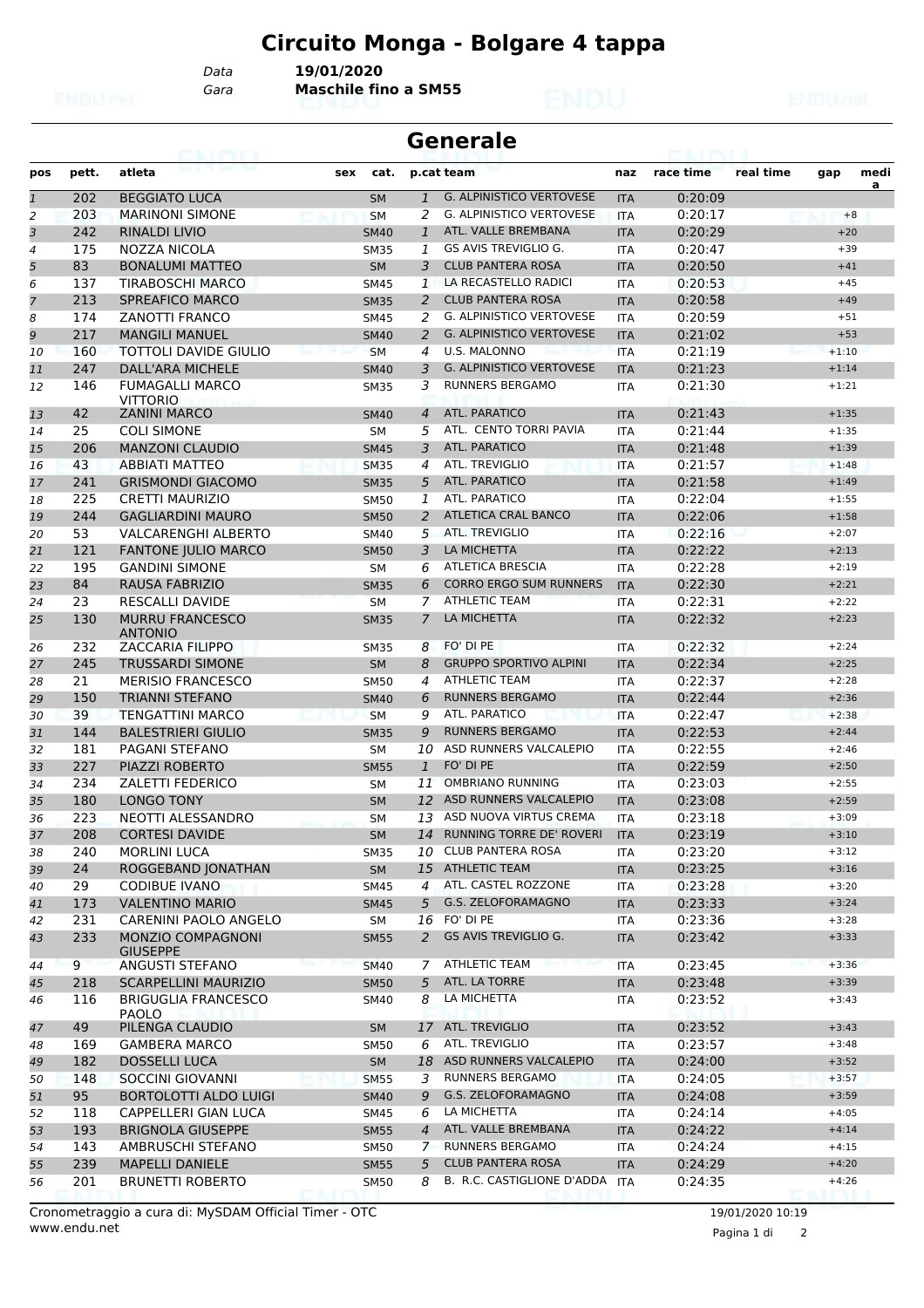### **Generale**

| pos | pett. | atleta                              | cat.<br>sex |                | p.cat team                       | naz        | race time | real time | gap      | medi<br>a |
|-----|-------|-------------------------------------|-------------|----------------|----------------------------------|------------|-----------|-----------|----------|-----------|
| 57  | 188   | <b>LUCCHINI MATTEO</b>              | <b>SM45</b> | $\overline{7}$ | FO' DI PE                        | <b>ITA</b> | 0:24:37   |           | $+4:28$  |           |
| 58  | 78    | ROSSELLI ALBERTO                    | <b>SM</b>   | 19             | CANOTTIERI MILANO                | <b>ITA</b> | 0:24:38   |           | $+4:30$  |           |
| 59  | 68    | <b>GUARNIERI ROBERTO</b>            | <b>SM35</b> | 11             | <b>CANOTTIERI MILANO</b>         | <b>ITA</b> | 0:24:39   |           | $+4:30$  |           |
| 60  | 142   | <b>DUMITRU IOAN</b>                 | <b>SM55</b> | 6              | <b>ROMANO RUNNING</b>            | <b>ITA</b> | 0:24:40   |           | $+4:31$  |           |
| 61  | 32    | <b>MAFFIOLETTI STEFANO</b>          | <b>SM45</b> | 8              | ATL. LA TORRE                    | <b>ITA</b> | 0:24:48   |           | $+4:39$  |           |
| 62  | 248   | DAGANI FABIANO                      | <b>SM45</b> | 9              | RUNNING TORRE DE' ROVERI         | <b>ITA</b> | 0:24:55   |           | $+4:46$  |           |
| 63  | 51    | SANGALETTI GIANPAOLO                | <b>SM40</b> | 10             | <b>ATL. TREVIGLIO</b>            | <b>ITA</b> | 0:24:58   |           | $+4:50$  |           |
| 64  | 136   | <b>VERDI CHRISTIAN</b>              | <b>SM45</b> |                | 10 LA MICHETTA                   | <b>ITA</b> | 0:25:00   |           | $+4:51$  |           |
| 65  | 113   | <b>CANTONI STEFANO</b>              | <b>SM40</b> |                | 11 GS AVIS TREVIGLIO G.          | <b>ITA</b> | 0:25:06   |           | $+4:57$  |           |
| 66  | 50    | PIROLA OSCAR MARIO                  | <b>SM50</b> | 9              | ATL. TREVIGLIO                   | <b>ITA</b> | 0:25:10   |           | $+5:01$  |           |
| 67  | 236   | <b>COMOTTI ROBERTO</b>              | <b>SM</b>   | 20             | ATL. PIANURA BERGAMASCA          | <b>ITA</b> | 0:25:12   |           | $+5:03$  |           |
| 68  | 54    | <b>VALSECCHI PIERANGELO</b>         | <b>SM50</b> |                | 10 ATL. TREVIGLIO                | <b>ITA</b> | 0:25:14   |           | $+5:05$  |           |
| 69  | 69    | <b>LACCHINI GIANPAOLO</b>           | <b>SM55</b> | $\overline{7}$ | <b>CANOTTIERI MILANO</b>         | <b>ITA</b> | 0:25:17   |           | $+5:08$  |           |
| 70  | 132   | PELLIZZARI NICOLA                   | SM50        | 11             | LA MICHETTA                      | <b>ITA</b> | 0:25:17   |           | $+5:09$  |           |
| 71  | 119   | <b>CIMMINO TOMMASO</b>              | <b>SM35</b> |                | 12 LA MICHETTA                   | <b>ITA</b> | 0:25:21   |           | $+5:12$  |           |
| 72  | 100   | <b>CONTI DAVIDE</b>                 | <b>SM35</b> | 13             | <b>G.S. ZELOFORAMAGNO</b>        | <b>ITA</b> | 0:25:23   |           | $+5:15$  |           |
| 73  | 56    | <b>FENOTTI MASSIMO</b>              | <b>SM55</b> | 8              | <b>ATLETICA BRESCIA</b>          | <b>ITA</b> | 0:25:32   |           | $+5:24$  |           |
| 74  | 154   | <b>BORDOGNA ANGELO</b>              | <b>SM50</b> | 12             | RUNNING TORRE DE' ROVERI         | <b>ITA</b> | 0:25:42   |           | $+5:33$  |           |
| 75  | 185   | <b>CORTESI FLORENZIO</b>            | <b>SM55</b> | 9              | ATL. VALLE BREMBANA              | <b>ITA</b> | 0:25:42   |           | $+5:34$  |           |
| 76  | 92    | ANGOLANI SIMONE                     | SM50        |                | 13 G.S. ZELOFORAMAGNO            | <b>ITA</b> | 0:25:44   |           | $+5:35$  |           |
| 77  | 72    | <b>OLIVA MASSIMO</b>                | <b>SM45</b> | 11             | <b>CANOTTIERI MILANO</b>         | <b>ITA</b> | 0:25:45   |           | $+5:37$  |           |
| 78  | 168   | <b>PESSANI IVAN</b>                 | <b>SM45</b> | 12             | ATL. CASSANO D'ADDA              | <b>ITA</b> | 0:25:52   |           | $+5:43$  |           |
| 79  | 76    | <b>RIMINI DAVIDE</b>                | <b>SM45</b> | 13             | <b>CANOTTIERI MILANO</b>         | <b>ITA</b> | 0:25:53   |           | $+5:44$  |           |
| 80  | 159   | <b>PROVESI FABIO</b>                | SM40        | 12             | SPORT & WELLNESS S.R.L.          | <b>ITA</b> | 0:25:56   |           | $+5:48$  |           |
| 81  | 238   | ROVERSELLI ALESSANDRO               | <b>SM50</b> | 14             | <b>GRUPPO PODISTICO MELZO A.</b> | <b>ITA</b> | 0:26:03   |           | $+5:54$  |           |
| 82  | 61    | <b>BESSI PIETRO</b>                 | SM50        |                | 15 CANOTTIERI MILANO             | ITA        | 0:26:06   |           | $+5:57$  |           |
| 83  | 19    | <b>MANCINELLI GIOVANNI</b>          | <b>SM</b>   | 21             | <b>ATHLETIC TEAM</b>             | <b>ITA</b> | 0:26:08   |           | $+5:59$  |           |
| 84  | 237   | <b>BREVI ANDREA</b>                 | <b>SM</b>   | 22             | ATL. PIANURA BERGAMASCA          | <b>ITA</b> | 0:26:09   |           | $+6:00$  |           |
| 85  | 135   | <b>TOLOI MAURIZIO</b>               | <b>SM50</b> |                | 16 LA MICHETTA                   | <b>ITA</b> | 0:26:11   |           | $+6:02$  |           |
| 86  | 140   | <b>MATTEUCCI ROBERTO</b>            | <b>SM55</b> |                | 10 POL.UNICREDIT CIRCOLO         | <b>ITA</b> | 0:26:11   |           | $+6:02$  |           |
| 87  | 155   | <b>CORNOLTI LUCA</b>                | <b>SM45</b> | 14             | <b>RUNNING TORRE DE' ROVERI</b>  | <b>ITA</b> | 0:26:19   |           | $+6:11$  |           |
| 88  | 215   | NESTICO' GIAN BRUNO                 | SM45        |                | 15 ATL. PARATICO                 | <b>ITA</b> | 0:26:23   |           | $+6:14$  |           |
| 89  | 46    | <b>MISTRI MAURIZIO</b>              | <b>SM55</b> |                | 11 ATL. TREVIGLIO                | <b>ITA</b> | 0:26:23   |           | $+6:15$  |           |
| 90  | 209   | <b>BOMBELLI NINI SANTO</b>          | SM45        |                | 16 ATHLETIC TEAM                 | <b>ITA</b> | 0:26:25   |           | $+6:16$  |           |
| 91  | 48    | <b>NOZZA FRANCO</b>                 | <b>SM50</b> |                | 17 ATL. TREVIGLIO                | <b>ITA</b> | 0:26:27   |           | $+6:18$  |           |
| 92  | 152   | <b>BARBETTA MARCO</b>               | <b>SM55</b> | 12             | <b>RUNNING TORRE DE' ROVERI</b>  | <b>ITA</b> | 0:26:30   |           | $+6:21$  |           |
| 93  | 197   | MATTAROZZI DAVIDE                   | <b>SM50</b> | 18             | B. R.C. CASTIGLIONE D'ADDA       | <b>ITA</b> | 0:26:39   |           | $+6:30$  |           |
| 94  | 220   | <b>BAIGUINI ANDREA</b>              | <b>SM35</b> |                | 14 ATL. PARATICO                 | <b>ITA</b> | 0:26:42   |           | $+6:33$  |           |
| 95  | 114   | <b>ARENGA MATTEO</b>                | <b>SM</b>   |                | 23 LA MICHETTA                   | <b>ITA</b> | 0:26:58   |           | $+6:49$  |           |
| 96  | 122   | <b>GALLO CHRISTOPHER</b>            | SM40        |                | 13 LA MICHETTA                   | ITA        | 0:26:58   |           | $+6:49$  |           |
| 97  | 102   | <b>ERBA GIUSEPPE</b>                | <b>SM45</b> |                | 17 G.S. ZELOFORAMAGNO            | <b>ITA</b> | 0:27:09   |           | $+7:01$  |           |
| 98  | 20    | <b>MARCOLONGO GIAMPIETRO</b>        | <b>SM55</b> |                | 13 ATHLETIC TEAM                 | ITA        | 0:27:19   |           | $+7:11$  |           |
| 99  | 129   | <b>MURA GIANLUCA</b>                | <b>SM45</b> |                | 18 LA MICHETTA                   | <b>ITA</b> | 0:27:28   |           | $+7:19$  |           |
| 100 | 165   | <b>FABBI MASSIMO</b>                | <b>SM55</b> |                | 14 ATL. CARPENEDOLO              | ITA        | 0:27:29   |           | $+7:21$  |           |
| 101 | 120   | DE AMICI ENRICO                     | <b>SM50</b> |                | 19 LA MICHETTA                   | <b>ITA</b> | 0:27:34   |           | $+7:25$  |           |
| 102 | 44    | <b>BERTULESSI GRAZIANO</b>          | SM40        |                | 14 ATL. TREVIGLIO                | ITA        | 0:27:38   |           | $+7:30$  |           |
| 103 | 157   | <b>MATESSICH MATTEO</b>             | <b>SM45</b> |                | 19 RUNNING TORRE DE' ROVERI      | <b>ITA</b> | 0:28:02   |           | $+7:53$  |           |
| 104 | 222   | <b>BENZONI GIUSEPPE</b>             | <b>SM35</b> |                | 15 ATL. REBO GUSSAGO             | ITA        | 0:28:35   |           | $+8:26$  |           |
| 105 | 30    | <b>MASSEROLI FRANCESCO</b>          | <b>SM50</b> |                | 20 ATL. CASTEL ROZZONE           | <b>ITA</b> | 0:29:12   |           | $+9:04$  |           |
| 106 | 139   | <b>TOTIS GIULIANO</b>               | <b>SM40</b> |                | 15 PODISTI DUE CASTELLI ASD      | ITA        | 0:29:53   |           | $+9:45$  |           |
| 107 | 104   | <b>FROSI LINO</b>                   | <b>SM55</b> |                | 15 G.S. ZELOFORAMAGNO            | <b>ITA</b> | 0:30:08   |           | $+10:00$ |           |
| 108 | 22    | <b>RENZI QUIRINO</b>                | SM55        |                | 16 ATHLETIC TEAM                 | ITA        | 0:30:11   |           | $+10:02$ |           |
| 109 | 40    | <b>TENGATTINI EZIO</b>              | <b>SM55</b> |                | 17 ATL. PARATICO                 | <b>ITA</b> | 0:30:23   |           | $+10:14$ |           |
| 110 | 219   | RAVELLI FULVIO                      | <b>SM35</b> |                | 16 ATL. PARATICO                 | ITA        | 0:30:41   |           | $+10:32$ |           |
| 111 | 97    | <b>CASALI ERNESTO</b>               | <b>SM55</b> |                | 18 G.S. ZELOFORAMAGNO            | <b>ITA</b> | 0:32:33   |           | $+12:24$ |           |
| 112 | 164   | <b>GARLASCHI MAURO</b>              | SM55        |                | 19 ASD RUNNERS VALCALEPIO        | ITA        | 0:32:50   |           | $+12:41$ |           |
| 113 | 82    | ZINI MASSIMO ANGELO<br><b>MARIA</b> | <b>SM55</b> |                | 20 CANOTTIERI MILANO             | <b>ITA</b> | 0:33:51   |           | $+13:42$ |           |
| 114 | 101   | <b>DEL PRETE FABIO</b>              | <b>SM55</b> | 21             | G.S. ZELOFORAMAGNO               | ITA        | 0:34:57   |           | $+14:48$ |           |
| 115 | 77    | RISOTTI FRANCESCO                   | <b>SM40</b> |                | 16 CANOTTIERI MILANO             | <b>ITA</b> | 0:38:35   |           | $+18:27$ |           |
|     |       |                                     |             |                |                                  |            |           |           |          |           |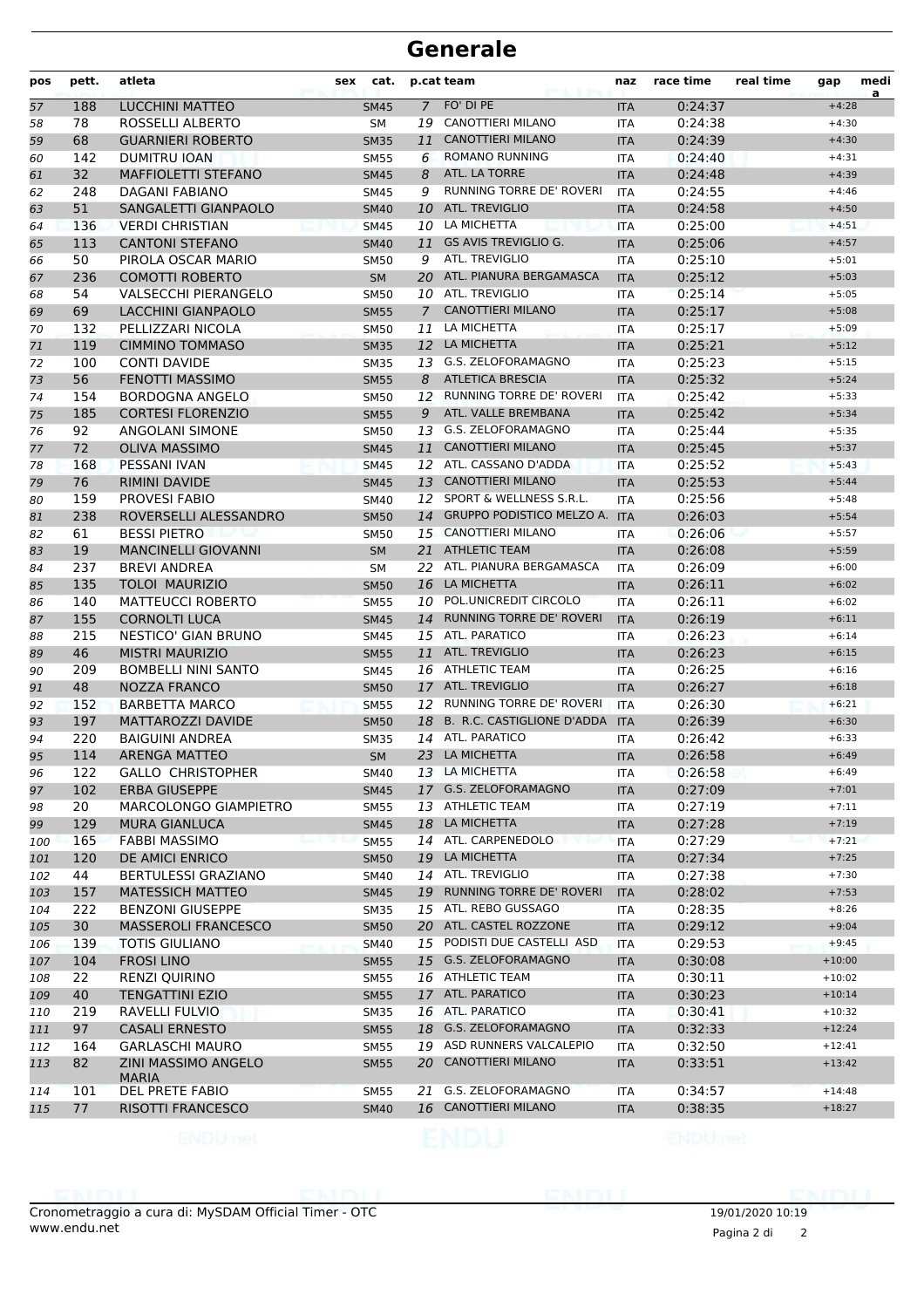|                           |             |        | Circuito Monga - Bolgare 4 tappa |                              |                                          |                    |                           |                                            |  |  |
|---------------------------|-------------|--------|----------------------------------|------------------------------|------------------------------------------|--------------------|---------------------------|--------------------------------------------|--|--|
|                           | ENDUnet     |        | Data<br>Gara                     | 19/01/2020<br><b>Allieve</b> |                                          | <b>ENDU</b>        |                           | ENDU <sub>nel</sub>                        |  |  |
|                           |             |        | GNINII                           |                              | <b>Generale</b>                          |                    | <b>PEACE PACE U</b>       |                                            |  |  |
| pos                       | pett.       | atleta |                                  | cat.<br>sex                  | p.cat team                               | naz                | race time                 | real time<br>medi<br>gap<br>$\overline{a}$ |  |  |
| $\overline{\mathfrak{1}}$ | 212<br>ENDU |        | <b>DONARINI SVEVA</b>            | AF<br>ENDU                   | <b>BRACCO ATLETICA</b><br>$\overline{1}$ | <b>ITA</b><br>ENDU | 0:15:35                   | ENDU                                       |  |  |
|                           |             |        | <b>ENDU</b>                      |                              | ENDULTEL                                 |                    | <b>BNDU</b>               |                                            |  |  |
|                           | <b>ENDU</b> |        |                                  | ENDU                         |                                          | <b>ENDU</b>        |                           | ENDU                                       |  |  |
|                           |             |        | ENDU, nel                        |                              | ENDU                                     |                    | <b>ENDUnet</b>            |                                            |  |  |
|                           | ENDU        |        |                                  | ENDU                         |                                          | ENDU               |                           | ENDU                                       |  |  |
|                           |             |        | ENDU                             |                              | ENDU                                     |                    | <b>ENDU</b>               |                                            |  |  |
|                           | ENDUMet     |        |                                  | <b>ENDU</b>                  |                                          | ENDU               |                           | <b>ENDUnet</b>                             |  |  |
|                           |             |        | <b>ENDU</b>                      |                              | <b>ENDU</b>                              |                    | ENDU                      |                                            |  |  |
|                           | ENDU        |        |                                  | <b>ENDU</b>                  |                                          | ENDU               |                           | ENDU                                       |  |  |
|                           |             |        | <b>ENDUmet</b>                   |                              | ENDU                                     |                    | <b>ENDU<sub>DER</sub></b> |                                            |  |  |
|                           | <b>ENDU</b> |        |                                  | <b>ENDU</b>                  |                                          | <b>ENDU</b>        |                           | <b>ENDU</b>                                |  |  |
|                           |             |        | <b>ENDU</b>                      |                              | <b>ENDUnet</b>                           |                    | <b>ENDU</b>               |                                            |  |  |
|                           | ENDU        |        |                                  | <b>ENDU</b>                  |                                          | <b>ENDU</b>        |                           | <b>ENDU</b>                                |  |  |
|                           |             |        | ENDU                             |                              | ENDU                                     |                    | ENDU                      |                                            |  |  |
|                           | ENDU        |        |                                  | <b>ENDU</b>                  |                                          | <b>ENDU</b>        |                           | <b>ENDU</b>                                |  |  |
|                           |             |        | ENDU nel                         |                              | ENDU                                     |                    | <b>ENDUmet</b>            |                                            |  |  |